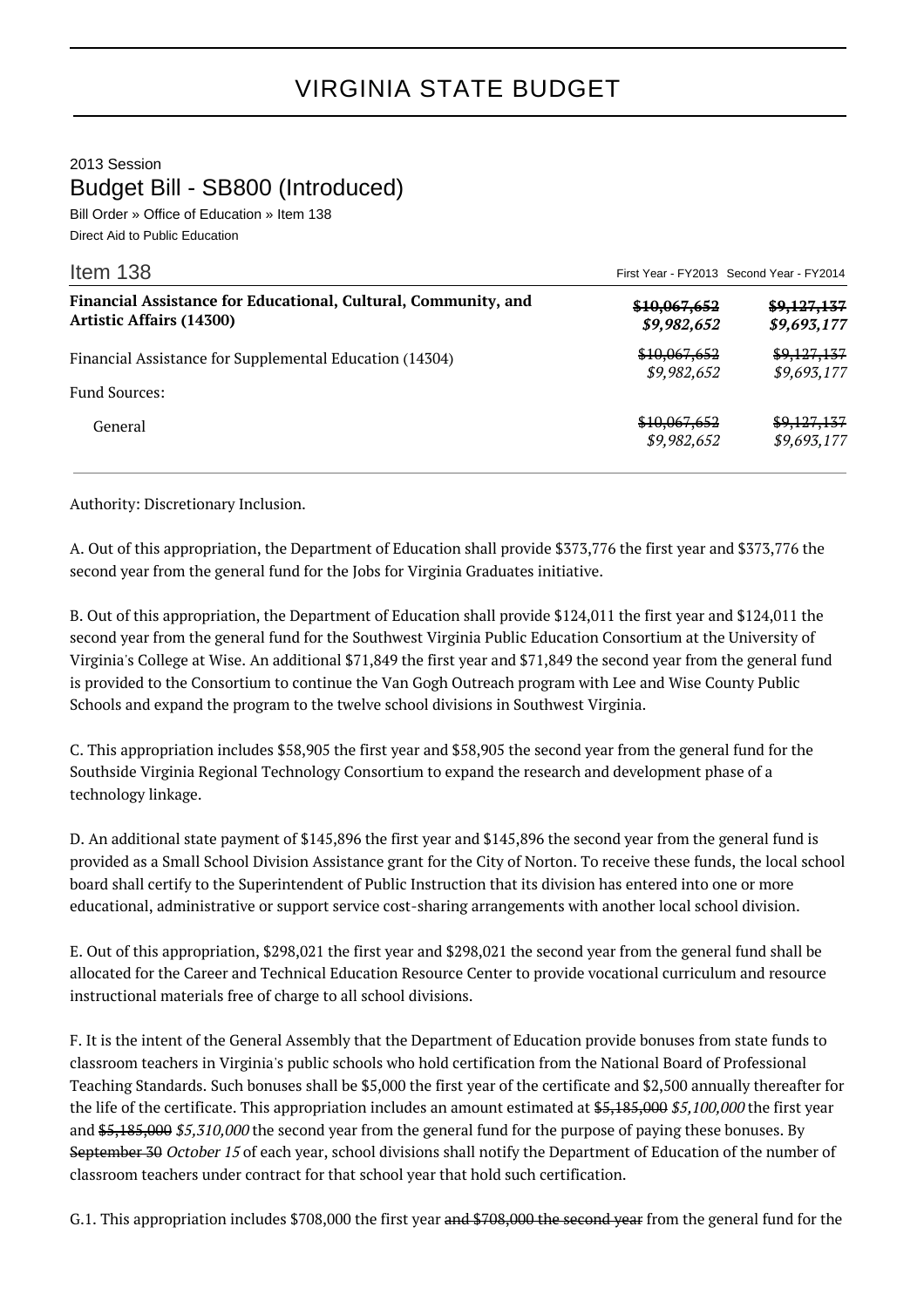Virginia Teaching Scholarship Loan Program. These scholarships shall be for undergraduate students at or beyond the sophomore year in college with a cumulative grade point average of at least 2.7 who are nominated by their college and students at the graduate level and who meet the criteria and qualifications, pursuant to  $\S 22.1-290.01$ , Code of Virginia. Awards shall be made to students who are enrolled full-time or part-time in approved undergraduate or graduate teacher education programs for (i) critical teacher shortage disciplines, such as special education, chemistry, physics, earth and space science, foreign languages, or technology education or (ii) as students meeting the qualifications in §  $22.1-290.01$ , Code of Virginia, who have been identified by a local school board to teach in any discipline or at any grade level in which the school board has determined that a shortage of teachers exists; however, such persons shall meet the qualifications for awards granted pursuant to this item; or (iii) those students seeking degrees in Career and Technical education. Minority students may be enrolled in any content area for teacher preparation and male students may be enrolled in any approved elementary or middle school teacher preparation program; therefore, this provision shall satisfy the requirements for the Diversity in Teaching Initiative and Fund, pursuant to Chapters 570, 597, 623, 645, and 719 of the Acts of Assembly of 2000. Scholarship recipients may fulfill the teaching obligation by accepting a teaching position (i) in one of the critical teacher shortage disciplines; or (ii) regardless of teaching discipline, in a school with a high concentration of students eligible for free or reduced price lunch; or (iii) in any discipline or at grade levels with a shortage of teachers; or (iv) in a rural or urban region of the state with a teacher shortage. For the purposes of this item, "critical teacher shortage area and discipline" means subject areas and grade levels identified by the Board of Education in which the demand for classroom teachers exceeds the supply of teachers, as defined in the Board of Education's Regulations Governing the Determination of Critical Teacher Shortage Areas. Scholarship amounts are based on \$3,720 per year for full-time students, and shall be prorated for part-time students based on the number of credit hours. The Board of Education is authorized to recover total funds awarded as scholarships or the appropriate proportion thereof in the event that scholarship recipients fail to honor the stipulated teaching obligation. The Department of Education shall report annually on the critical shortage teaching areas in Virginia.

2. The Department of Education shall make payments on behalf of the scholarship recipients directly to the Virginia institution of higher education where the scholarship recipient is enrolled full-time or part-time in an approved undergraduate or graduate teacher education program.

3. The Board of Education is authorized to recover total funds awarded as scholarships, or the appropriate portion thereof, in the event that scholarship recipients fail to honor the stipulated teaching obligation. Any funds collected by the Board on behalf of this program shall revert to the general fund on June 30 each year. Such reversion shall be the net of any administrative or legal fees associated with the collection of these funds.

H. Out of the amounts for this Item, shall be provided \$31,003 the first year and \$31,003 the second year from the general fund for the Virginia Career Education Foundation.

I. Out of this appropriation, \$212,500 the first year and \$212,500 the second year from the general fund shall be distributed to the Greater Richmond Area Scholarship Program, Incorporated (GRASP) to provide students and families in need access to financial aid, scholarships, and counseling to maximize educational opportunities for students.

J. Out of this appropriation, the Department of Education shall provide \$525,000 the first year and \$525,000 the second year from the general fund to Communities in Schools.

K. This appropriation includes \$100,000 the first year and \$100,000 the second year from the general fund for the Superintendent of Public Education to award supplemental grants to charter schools.

L. Out of this appropriation, \$80,000 the first year from the general fund is provided for one-time planning and implementation grants to support the establishment of Governor's Health Sciences Academies. In spring 2012, the Department of Education will solicit competitive proposals for funding from school divisions in each of the eight superintendents' planning regions. The Department of Education will award eight planning grants of \$5,000 each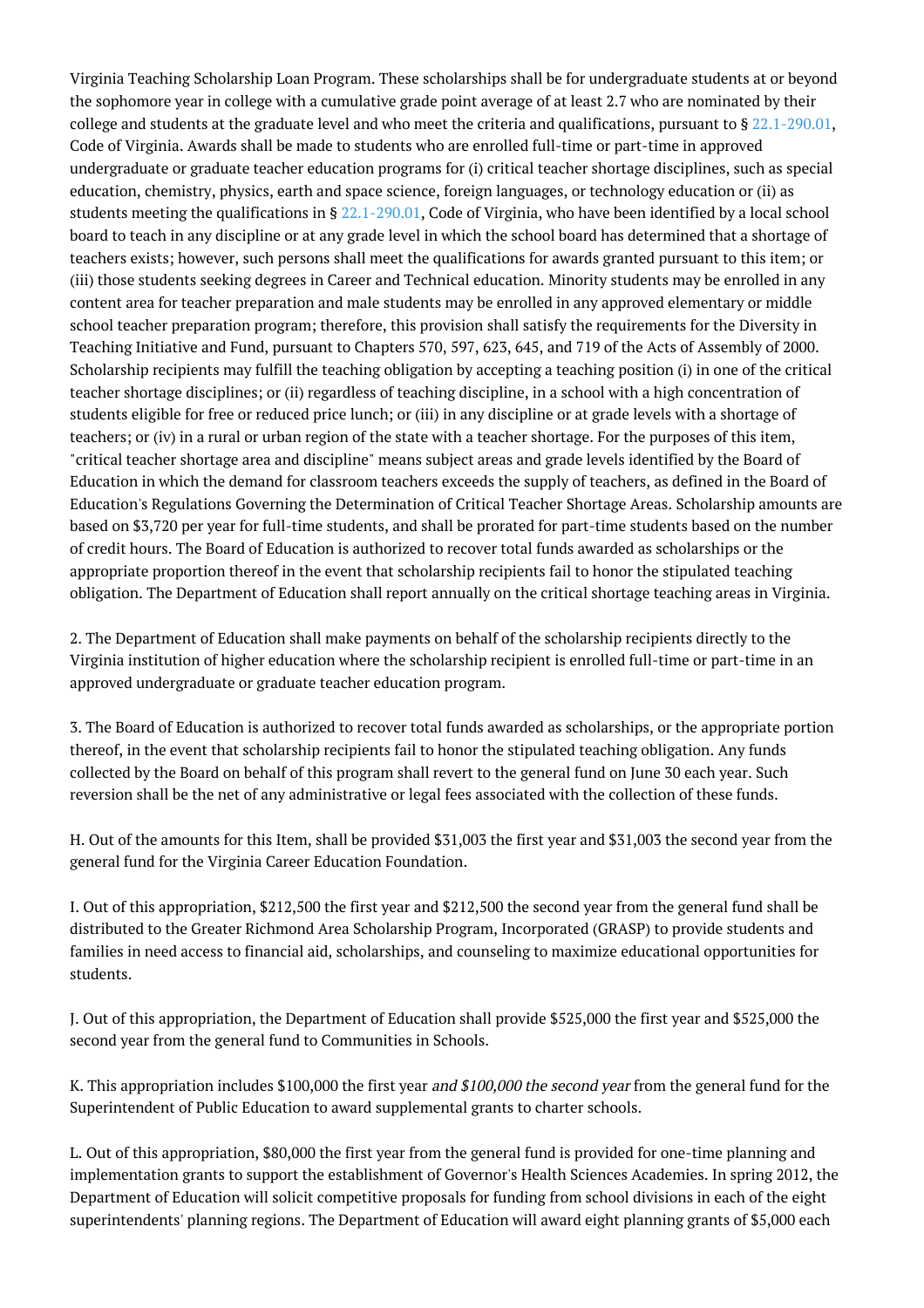during the first semester of the 2012-2013 school year to support the program development process. Upon approval by the Board of Education to implement an Academy in the second half of FY 2013, the Department of Education will award eight implementation grants of \$5,000 to each of the approved Academies.

M. This appropriation includes \$203,691 the first year and \$543,176 the second year from the general fund to support implementation of the Youth Development Academy pilot program for rising 9th and 10th grade students. The local applicant(s) selected to conduct a pilot academy, in consultation with the Department of Education, will develop the curriculum and content for the pilot academy to include a focus on civics education, financial literacy, community service, preventive health, character education, and leadership skills. Each of the eight superintendents' planning regions will be invited to apply to host a pilot academy the first year and each of the eight regional superintendent regions will host an academy the second year. The Department of Education will make the final determination on which regions will implement a pilot academy based on the proposals received the first year and which division or divisions in the case of a joint application, in each of the eight regions will host an academy the second year.

N. Out of this appropriation, \$500,000 the first year and \$100,000 \$808,000 the second year from the general fund is provided to fund a pilot initiative to attract, recruit, and retain high-quality diverse individuals to teach science, technology, engineering, or mathematics (STEM) subjects in Virginia's middle and high schools. A new teacher with no teaching experience employed full-time in a Virginia school division who has been issued a five-year Virginia teaching license with an endorsement in mathematics, physics, or technology education and assigned to a teaching position in a corresponding STEM subject area is eligible to receive a \$5,000 initial incentive award after the completion of the first year of teaching with a satisfactory performance evaluation and a signed contract for the following school year. An additional \$1,000 incentive award may be granted for each year the eligible teacher receives a satisfactory evaluation and teaches a STEM subject for up to three years in a Virginia school division. The maximum incentive award for each eligible teacher is \$8,000. Funding will be awarded on a first-come, firstserved basis with preference to teachers assigned to teach in hard-to-staff schools or schools in improvement.

O. This appropriation includes \$200,000 the first year from the general fund to support the feasibility of establishing the Virginia Science, Technology, Engineering, and Applied Mathematics (STEAM) Academy.

P. Out of this appropriation, the Department of Education shall provide \$350,000 each year from the general fund for Project Discovery. These funds are towards the cost of the program in Abingdon, Accomack/Northampton, Alexandria, Amherst, Appomattox, Arlington, Bedford, Bland, Campbell, Charlottesville, Cumberland, Danville/Pittsylvania, Fairfax, Franklin/Patrick, Goochland/Powhatan, Lynchburg, Newport News, Norfolk, Richmond City, Roanoke City, Smyth, Surry/Sussex, Tazewell, Williamsburg/James City, and Wythe and the salary of a fiscal officer for Project Discovery. The Department of Education shall determine the Project Discovery funding distributions to each community action agency. The contract with Project Discovery should specify the allocations to each local program and require the submission of a financial and budget report and program evaluation performance measures. Allocations shall be on a per pupil basis.

Q. Out of this appropriation, \$175,000 the first year from the general fund is provided for a pilot program in one public local school division for a College Readiness Center as selected by the Superintendent of Public Instruction from submitted proposals. The Center would provide an extended school calendar in grades six through eight for selected students. The goals of the program shall be to increase the number of students who attain a college degree without the need for remedial services at the college level. The local school division shall provide an evaluation of initial outcomes related to the Center by June 30, 2013.

R. Out of this appropriation, the Department of Education shall provide \$425,000 the first year from the general fund for the Virginia Student Training and Refurbishment Program.

S. Out of this appropriation, \$300,000 the first year and \$400,000 the second year from the general fund is provided to establish a comprehensive pilot initiative to recruit students to major in the fields of mathematics and science to